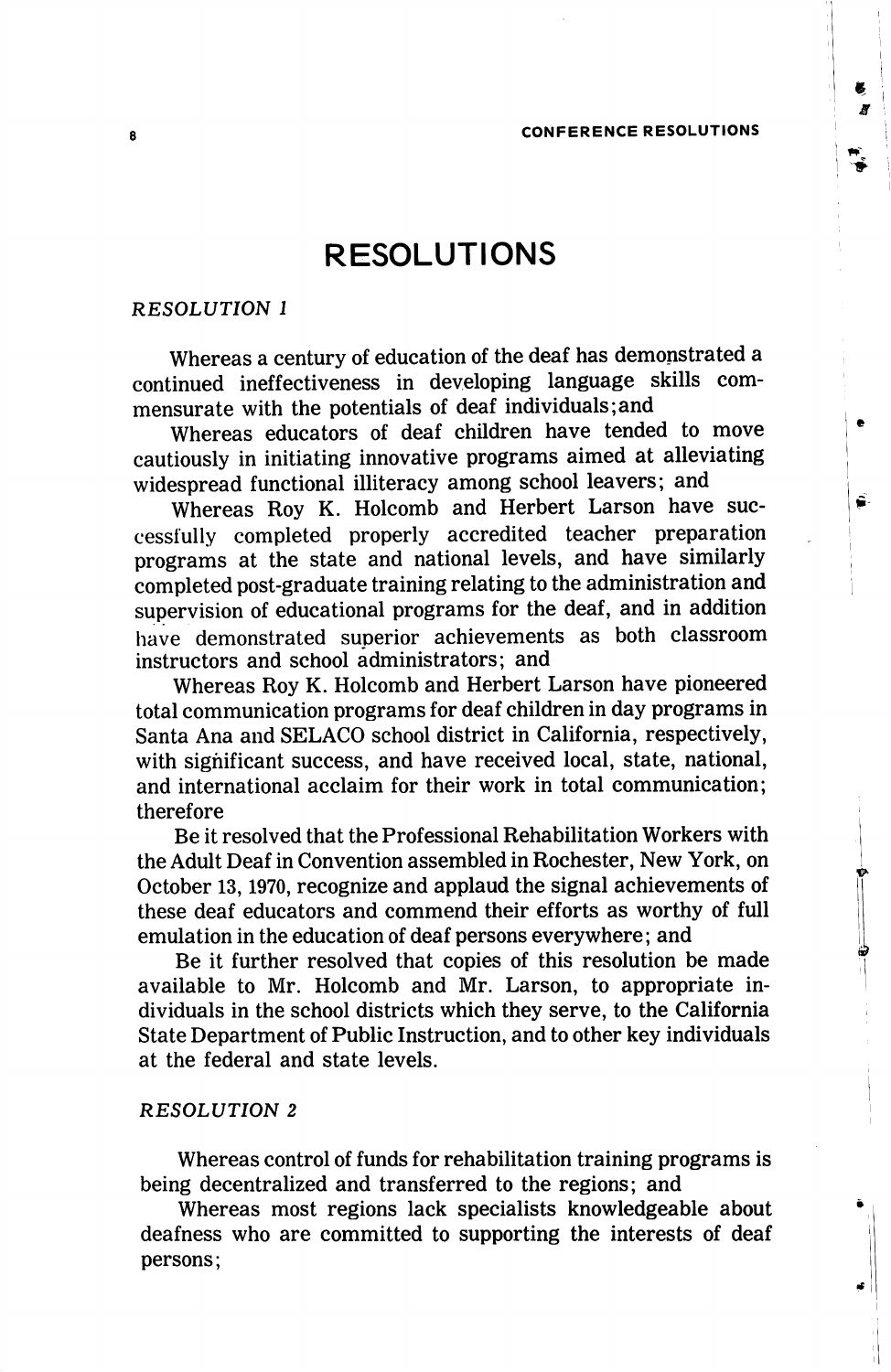CONFERENCE RESOLUTIONS

We urge that training programs in the area of the deaf continue to be administered from the RSA Office in Washington.

## RESOLUTION 3

Resolved that the Board of Directors of the PRWAD appoint an ad hoc committee on education of the deaf, which committee would be charged to prepare an official position paper on educational policies and practices with deaf children and youth in the United Slates.

Topics encompassed in the Committee's deliberations and to be presented in its final report to the membership would be:

1) Communication Methods

2) Parent education

3) Qualifications of teachers, dormitory personnel, and other supportive personnel

4) General content of instructional programs

5) Counseling and guidance authorities

6) Meaningful research

7) Professional Training,

8) Relationships with Vocational Rehabilitation

9) Relationships with the Deaf Community

10) Educational Administration

This ad hoc committee would report to the PRWAD Board which is authorized by the general membership to accept or reject such a position paper.

## RESOLUTION 4

Æ,

 $\bullet$ 

鴌

Resolved, that thanks and appreciation be extended by the PRWAD to the National Technical Institute for the Deaf, Rochester Institute of Technology, for its invitation to meet in Rochester, to its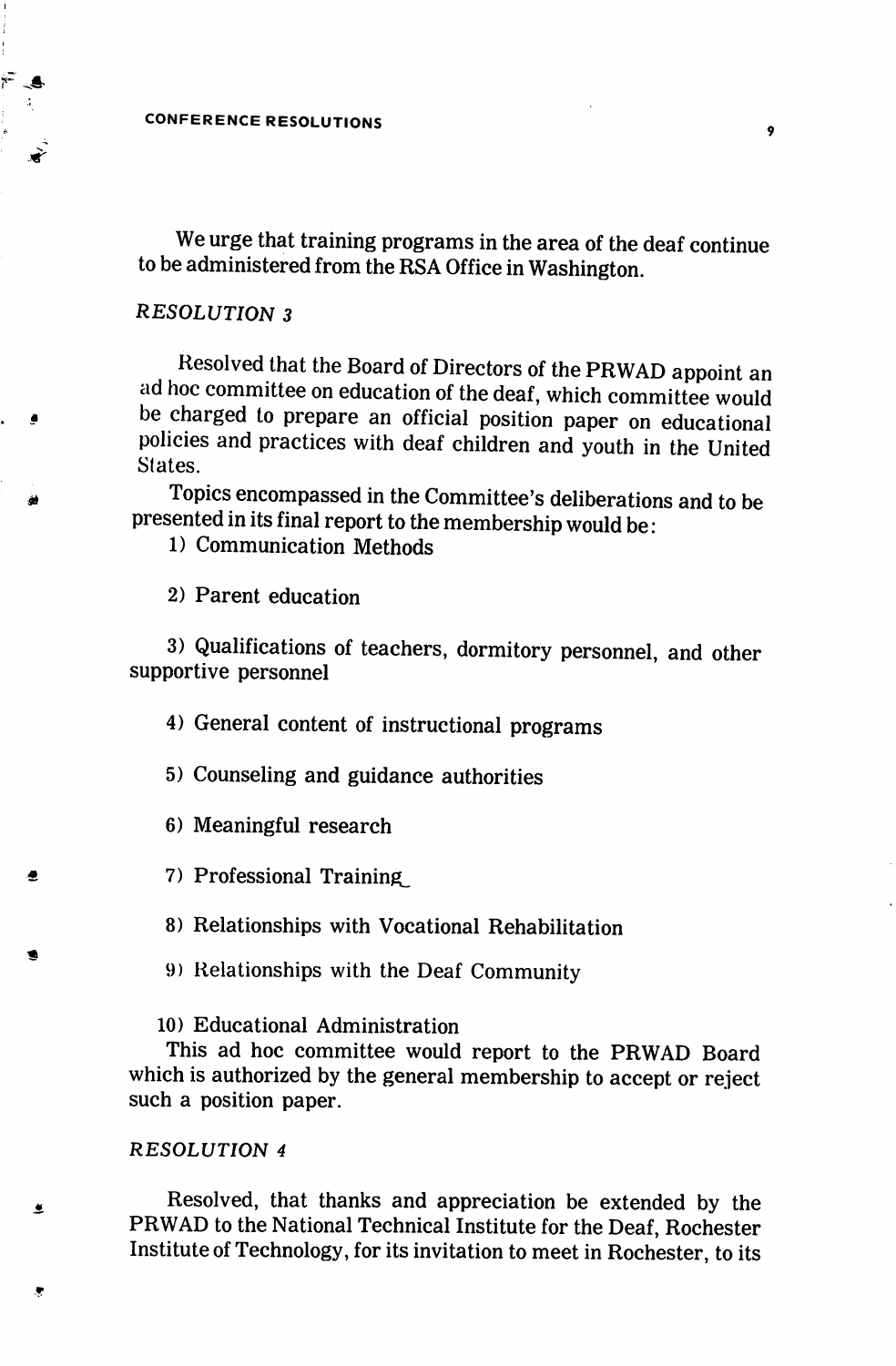#### CONFERENCE RESOLUTIONS

staff for its splendid cooperation and assistance with the con ference, program development, and in conjunction with the Rochester School for the Deaf, for its fine hospitality.

#### RESOLUTION 5

Whereas members of the PRWAD provide service, counseling and other needs primarily for deaf persons experiencing minimal or extremely limited success in existing educational programs; and

Whereas the area of communication continues to reflect the greatest limitations and the greatest human need for the vast majority of deaf individuals; therefore

Be it resolved that the PRWAD strongly endorse a total com munication approach in the education of deaf children, to com mence at the earliest possible time between both parent and child in order to achieve its full environmental as well as educational force.

#### RESOLUTION 6

Whereas traditionally it has been assumed the only segment of the deaf population in need of counseling has been that which seeks assistance from the vocational rehabilitation counselor; and

Whereas ongoing counseling programs in effect at NTID, Gallaudet College, the Model Secondary School, and in some residential and day programs indicate this implication should be questioned; therefore

Be it resolved that PRWAD endorse and urge continued development of bona fide counseling programs in all schools for the deaf, day and residential.

### RESOLUTION 7

Whereas the need for adequately trained personnel in the various disciplines serving deaf persons continues to be widespread and desperate; and

Whereas the Social and Rehabilitation Service has largely funded existing short and long-term training programs in coun seling, interpreting, social work, psychology, religious service, vocational education, and the like, and has involved deaf consumer representatives in such steering and planning meetings; and